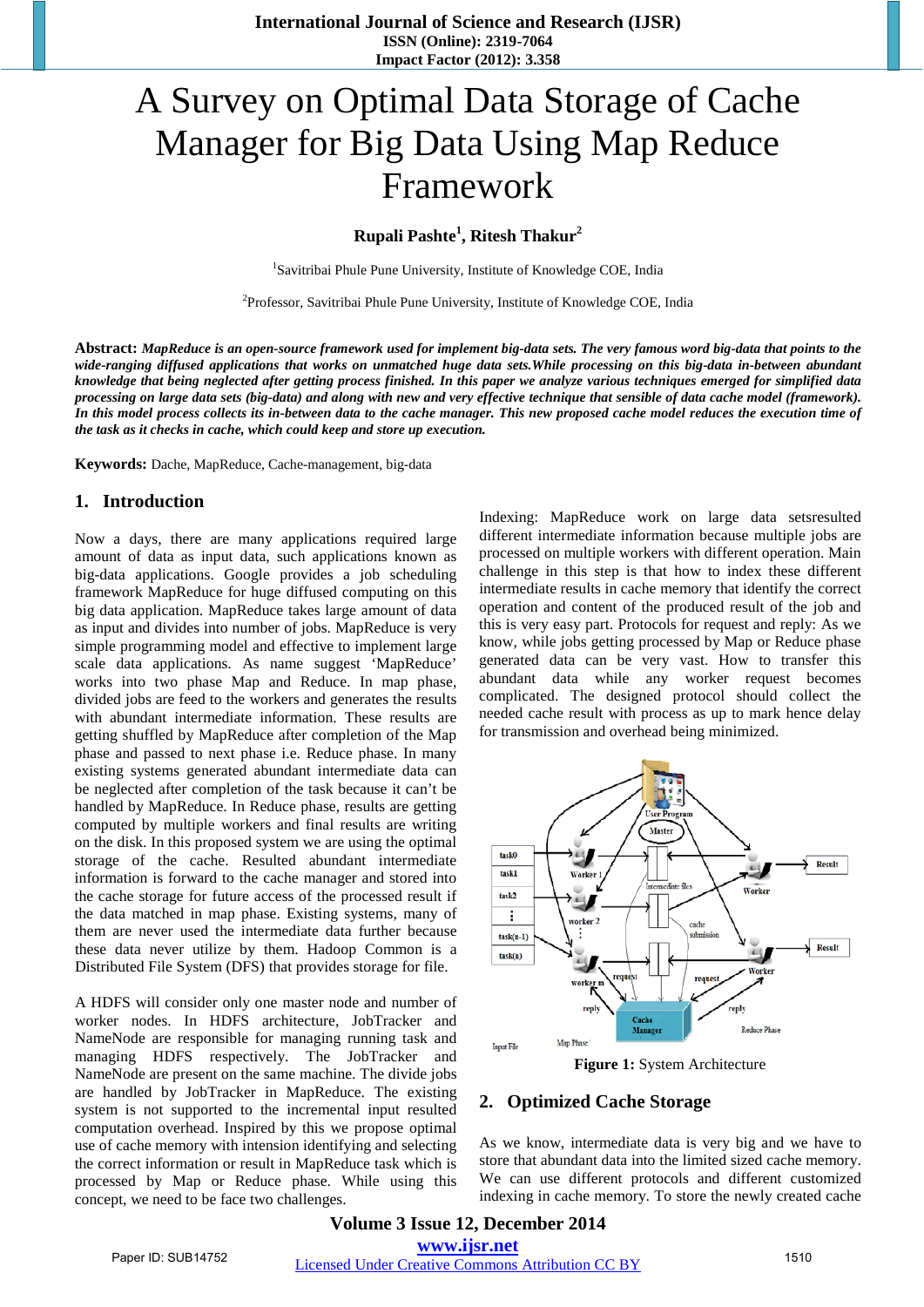#### **International Journal of Science and Research (IJSR) ISSN (Online): 2319-7064 Impact Factor (2012): 3.358**

items old cache items need to be deleted as storing capacity of the cache memory not enough.

#### **2.1Adaptive Replacement Cache:**

MapReduce works on multiple jobs parallel and produces the different intermediate result. These intermediate data is very big in size and storing at customized index of the cache memory. As the size of the cache memory is limited, so we need to replace the cache index data by the newly created intermediate data for that we are going to be use extended LRU replacement algorithm i.e. adaptive replacement cache algorithm with better performance to optimal use of cache storage. An adaptive replacement cache algorithm [10] that keeps track of both recently used and frequently used pages with history of the deleted pages for both. In LRU, it stores only entry for last recently used pages. New entry of the page is added to the top of the list after last entry has been deleted. If cache hit then it move to the top by pushing all entries in the list down. ARC is used to improve the LRU strategy by dividing cache list into two sub-lists, t1 for recently used and t2 for frequently used entries. These two lists are extended with a ghost list b1, and b2 which is attached to the bottom of the list respectively. These two extended list are used to keeping track of the recently deleted or evicted cache entries.

This ghost list contains metadata and the actual data itself.

All lists are used in the ARC are,

t1=stores the recent entries.

t2= stores the referenced frequent entries at least twice.

b1=entries recently deleted from cache list t1.

b2=entries recently deleted from cache list t2.

New list l1 is combination of t1 and b1 that stores the combined history of recent references. Similarly, l2 is stores the combined history of t2 and b2.

 $b1 \leftarrow 1$  $1.111$  $f1 < -1$  $t2$  $1 - 5b2 - 1$ . **Lease Lease and Lease and Lease** [ fixed cache size (c) 1

[] brackets show the actual size of the cache, which is fixed. New entries are added into the list t1 to the left of '!' mark that shows the actual size of the l1 list, and'**^**'indicates the target size for t1 list that may be equal to, smaller than, or larger than the actual size of the t1.

New entries are added to the list t1 and page hits are added to the list t2. If the hit is occur in the b1 then size of the list t1will increase by pushing'**^**' to the right and last entry of the list t2 is pushed into the list b2. If hit is occur in the list b2 then t1 will shrink by placing the '**^**' to the left and last entry of the list t1 will pushed into the list b1. In this algorithm, cache miss is not affect '**^**', but '!' boundary is placed closer to '**^**'.

#### **2.2 Same Map Task Cache**

In optimal use of cache manager, there are two types of cache items and they have different complexities as they produced at different phase. In Map phase it is easy to use cache memory as they processed in well-formed. Cache memory in Map phase is not use directly used if file splitting



**Figure 2:** Two jobs have same Map task.

When Reduce phase uses the cache memory it taking two situation in consideration, first is when current MapReduce job of the reducer is totally different from the previous one and second is when reducers can take the advantage of the previous MapReduce job as they append the results from cache items to produce the final result.

## **3. Dache: A Data Aware Caching**

An observation regarding Hadoop and NoSQL database applications is that they generate and store a large amount of **i**ntermediate data [1], and this abundant information is thrown away after the processing finishes. Inspired by this observation, Yaxiong Zhao et al proposed a data-aware cache framework for big-data applications, which they called Dache. In Dache, tasks submit their intermediate results tothe cache manager. Monetary values of computational resources are well captured in existing cloud computing services, for example, in AmazonAWS [7] and Google Compute Engine[8]. Active SLA [9] is an admission control frame work that takes into account the monetary gain of admitting jobs to run on a cloud-based database service provider.

## **4. MapReduce: Simplified Data Processing on Large Clusters**

They designed a MapReduce program that can be automatically paralyzed and executed on large cluster of the machines [2].As this model is easy to use even for programmers don't have experience with parallel and distributed systems and divided jobs are well balanced using load balancing technique. In MapReduce model of the Jeffrey Dean and Sanjay Ghemawat cache memory is not taking in consideration hence computation overhead increases.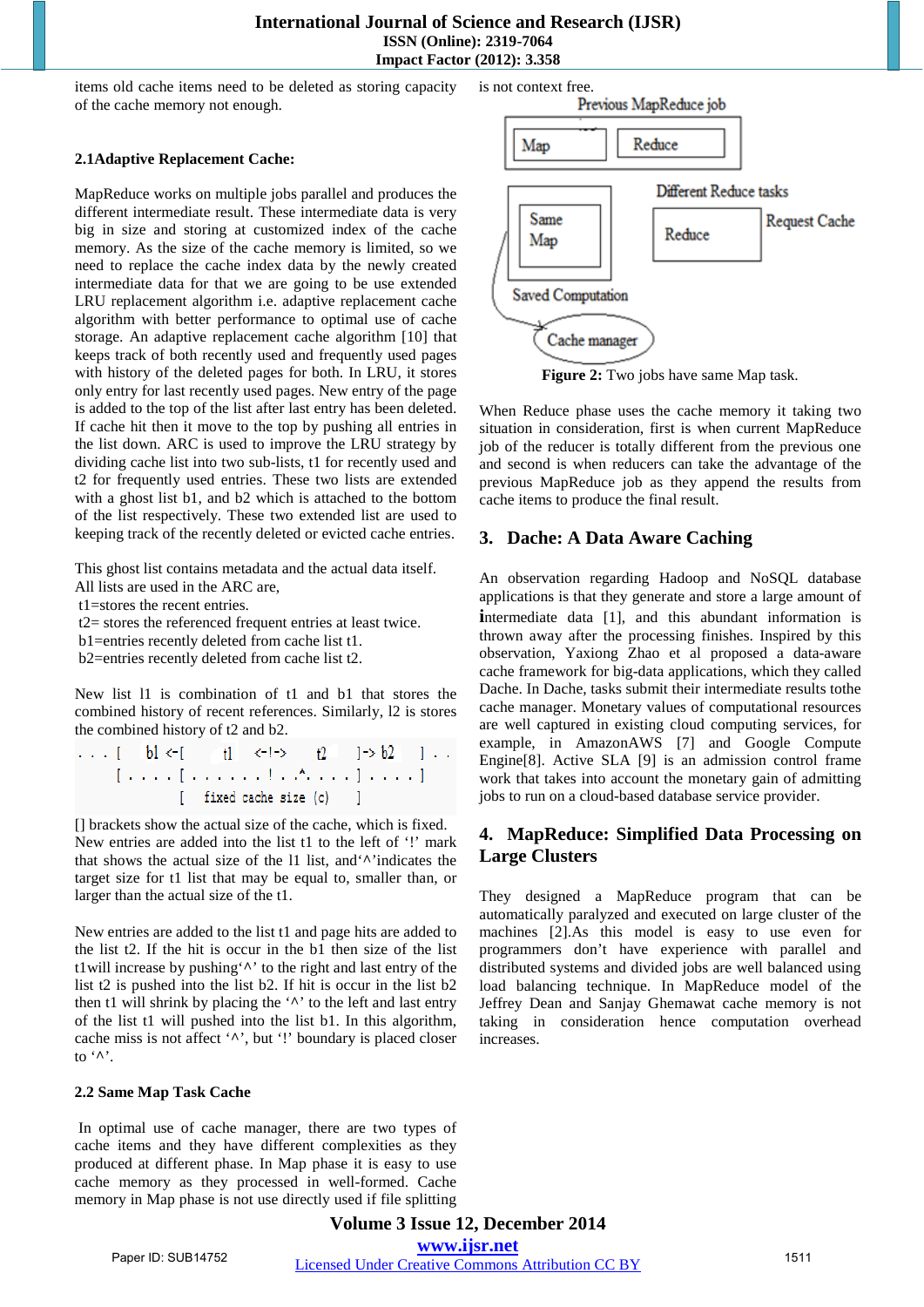## **International Journal of Science and Research (IJSR) ISSN (Online): 2319-7064 Impact Factor (2012): 3.358**



**Figure 3:** Last Processing on large cluster

# **5. A Hierarchical Approach to Maximizing MapReduce Efficiency**

As in multi-core platforms in Hadoop has limitations in exploiting data locality and parallization of the tasks [3].As we know, Hadoop is open-source for implement the MapReduce, uses the Java Virtual Machines to run the actual MapReduce task. Hadoop implements the writable interface to take the advantage of Serialization and deserialization, resulting overhead in creation and destroy an object. In some applications that need to processing the same slice of the data n-times or iteratively to obtain final output.



In many MapReduce systems it does not consider data locality across multiple processing iterations, therefore same data can loaded many times from HDFS to workers that process the data. In this system they extended Hadoop using this concept. Maximizing parallelism and data locality is the main aim of this system. In hierarchical approach, input file is distributed by JobTracker (Master) and assigned to worker (slave). In this system next these single workers are act as separate MapReduce system and split the allocated job by master further into number of sub-jobs that increase the runtime of the MapReduce by acting separate MapReduce job and is divide into a Map and Reduce task on a single worker.Figure-3 describes the hierarchical approach by Azwraith that integrates an efficient MapReduce runtime for Hadoop.

## **6. Secure MapReduce in Cloud Computing**

In this system Zhifeng Xiao et al proposed secure MapReduce that can be find out the malicious node in the MapReduce. While working, the accountability test is held by Auditor Group to find out the malicious node in real time. This system is clicked on very sensitive place of the MapReduce which is very important to increase system performance [4].They proposed new component known as Auditor Group(AG) which can take test to find malicious node in the MapReduce. Customer cloud resources split it into multiple slices which is a bunch of machines allocated to a customer. An AG is allocated to each divided piece of cloud which runs MapReduce. Because of that, independence and privacy of the customers is maintained. The Auditor Group manager is responsible for creation of the new Auditor Group, management, and close. The Auditor Manager takes different parameters into account while creation of the new Auditor Group for newly created piece of the cloud computing. These parameters are user's data size, time and other requirements.



**Figure 5:** Audit Group in cloud computing

The master is responsible for provide information needed for conduct accountability test. The Group Head is responsible for allocate the accountability test task to the workers also known as Group Members and they provide the status report to master. The performance of the MapReduce will improve automatically as the unauthorized tasks are not executed in cloud. Main drawback of this system is that it can give false output can disfigure everything. This system also introduced some new components and need to add on top of original MapReduce may generates several new problems.

## **7. Shared Disk Big Data Analytics**

In this system, Anirban Mukherjee et al in their study compared a widely used clustered file system: VERITAS Cluster File System (SFCFS) with Hadoop Distributed File System (HDFS) usingpopular MapReduce benchmarks like Terasort, DFS-IO andGridmix on top of ApacheHadoop[5]. This system does not need any changes in original MapReduce applications. Big Data analytics can be made up and processing very fast by setting few parameters in the